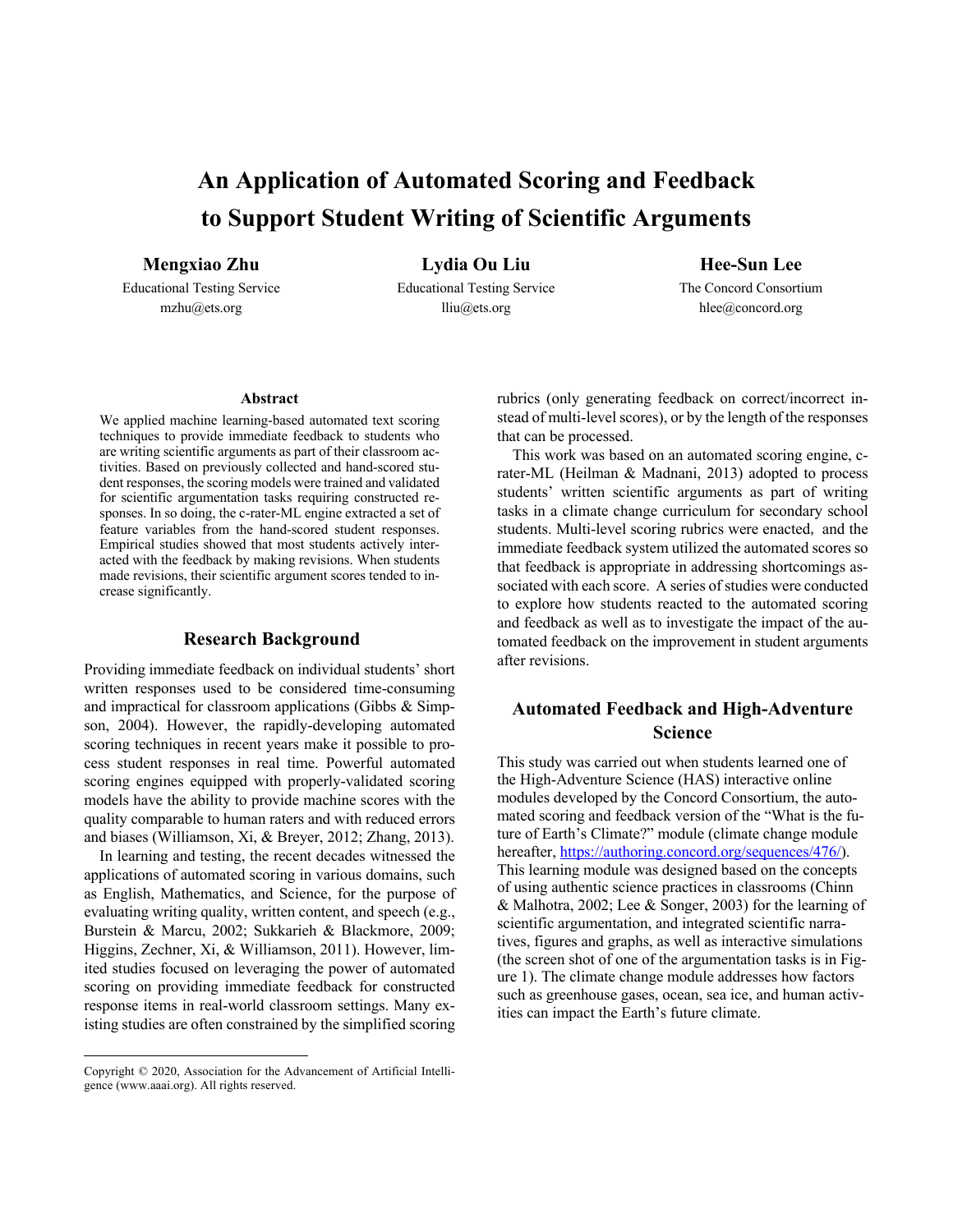This module consisted of six one hour long activities with a total number of eight scientific argumentation writing task blocks. Each argumentation block follows a unique scientific investigation context and contains a set of four items to elicit students' written arguments: claim, explanation, uncertainty rating, and uncertainty attribution (Lee et al., 2014). Among these four, claim and uncertainty rating are multiple-choice items, and the other two are constructed response items. The four-item design of the scientific argumentation block was based on the studies that emphasized the importance of not only putting together scientific claims justified by data and reasoning but also considering uncertainty of the evidence-based claims due to the limitations of the investigation context (Buck, Lee, & Flores, 2014; Manz, 2015). The uncertainty-infused scientific argumentation assessment framework covers evaluations on both the abilities to make claims and the ability to evaluate the uncertainty of the claims.



Figure 1. Screen shot of one scientific argumentation task.

Since the uncertainty-infused scientific argument blocks only yield two constructed responses from students on the explanation of the claim (scored on a 7-point scale ranging from 0 to 6) and the uncertainty attribution (scored on a 5 point scale ranging from 0 to 4). Therefore, these two items were automatically scored. Based on these scores, feedback statements were provided (see Figure 2). For the eight argumentation blocks, there are 16 constructed response items, and automated scoring models were built for each item. Response data were collected from 1,180 students, which were then scored by multiple domain experts based on the rubrics

(Mao et al., 2018). The automated scoring models using the c-rater-ML engine were then trained and validated using feature variable extracted from the human scored responses, which adopted the support vector regression model (Smola & Schölkopf, 2004). Satisfactory c-rater-ML models were developed with high agreement with the human scores (more details on the model performance can be found in Zhu et al., 2017). The feedback was then developed based on the detailed rubric and the different score levels.



Figure 2. Screen shot of scores and feedback to the uncertaintyinfused scientific argument block.

## **Data Collection and Findings**

For this study, two rounds of data collections were conducted. The first round included 183 students from 11 classes at three high schools, and the second round included 374 students from 22 classes at eight schools in the United States. The climate module was integrated with classroom teaching. Since the climate module was delivered online, all student responses and activities were recorded with timestamps by the curriculum server. From the log data, we collected information on the scores of student responses as well as how students interacted with the automated feedback.